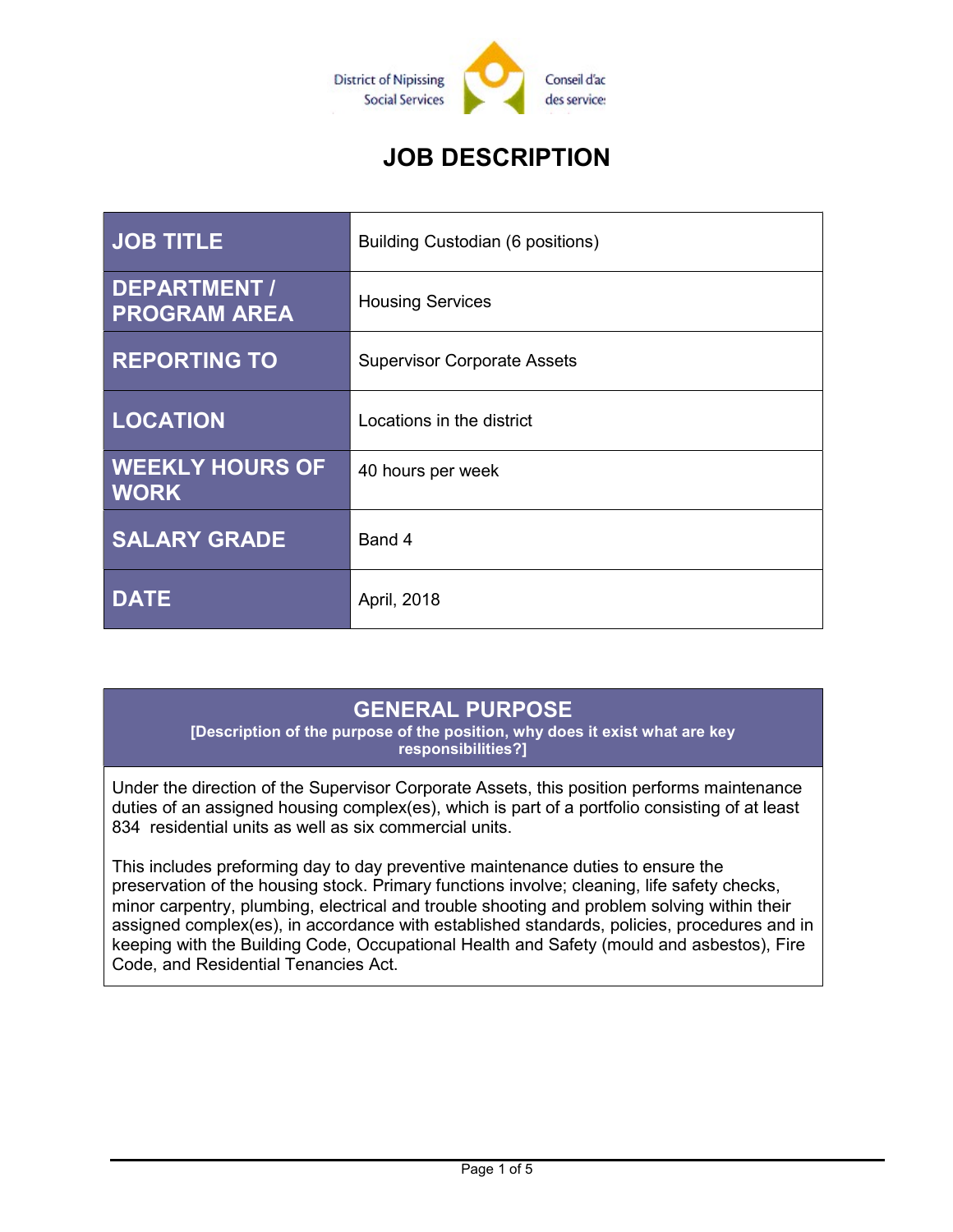## KEY ACTIVITIES

[Name and list under each the key activities of the position and percentage estimate of time for each section.]

- Ensures the preservation of assets by performing high standard maintenance duties, responsible for identifying and reporting potential of risk to the safety of our residents as well as protect our assets.
- In conjunction with the maintenance staff, delivers the preventive maintenance program with an emphasis on mitigating risks throughout the entire housing portfolio and commercial buildings.
- Responsible for Life Safety inspections, monitoring, tracking and reporting; daily and weekly checks and logging of results as outlined in the Fire Safety Plan & Log Book. This includes monthly inspections of apartment door closures and making required adjustments.
- Ensures all common areas are clean and safe.
- Completes the maintenance move out processes; including cleaning and minor repairs in empty units, tests smoke detectors, and changes unit locks.
- Obtains unit keys and building fobs from tenant at time of move out.
- Takes out garbage and recycling to proper pick up location and keeps all garbage areas clean, free of loose debris.
- Assists in annual and periodic inspections of units as directed by Maintenance Officer.
- Maintains daily journal of work performed.
- Attends and assists with regular fire drills and fire safety meetings.
- Conducts annual inspections of smoke detectors.
- Maintains inventory of custodial supplies, tools, and equipment such as appliances, and tools, submits orders to the office as required.
- Performs maintenance tasks in the event of emergencies as requested by Maintenance Officer, in accordance with policies and procedures.
- Assists tenants in lock-outs situations.
- Assists tenants in all emergency situations (i.e. fire alarm, power outage).
- Shows units to prospective tenants when requested by the Tenant Support Workers.
- Shows units to prospective tenants when requested by the Tenant Support Workers. Completes minor repairs and maintenance in the areas of plumbing, electrical, and general carpentry, touch up of interior and exterior painting as required.
- Maintains and services equipment and tools when required, also minor repairs to small appliances.
- Cleans eaves trough of buildings and remove snow from top of buildings where applicable.
- Operates and maintains all outdoor equipment and tools when required, also minor repairs to small Operates and maintains all outdoor equipment and tools required to complete assigned tasks.
	- Summer months: Cut, rake and trim lawn; pick up litter and debris, sweep parking lot and sidewalks, trim overhanging and hazardous branches. Winter months: Performs snow removal in all designated areas surrounding building. Apply salt/salted sand, as required. Maintain and report in log book in accordance with policy and procedures.
	- Sorts out recycling and places at their proper location for pick up. Take out garbage bags or bins and places at proper location for landfill pick up.
	- Reports maintenance repairs and deficiencies to the Maintenance Officer.
	- Reports safety hazards to the Supervisor Corporate Assets.
	- Reports vandalism and disturbances to Maintenance Officer or appropriate authorities as warranted.
	- Ensures equipment is in safe operating condition and stored safely after each use.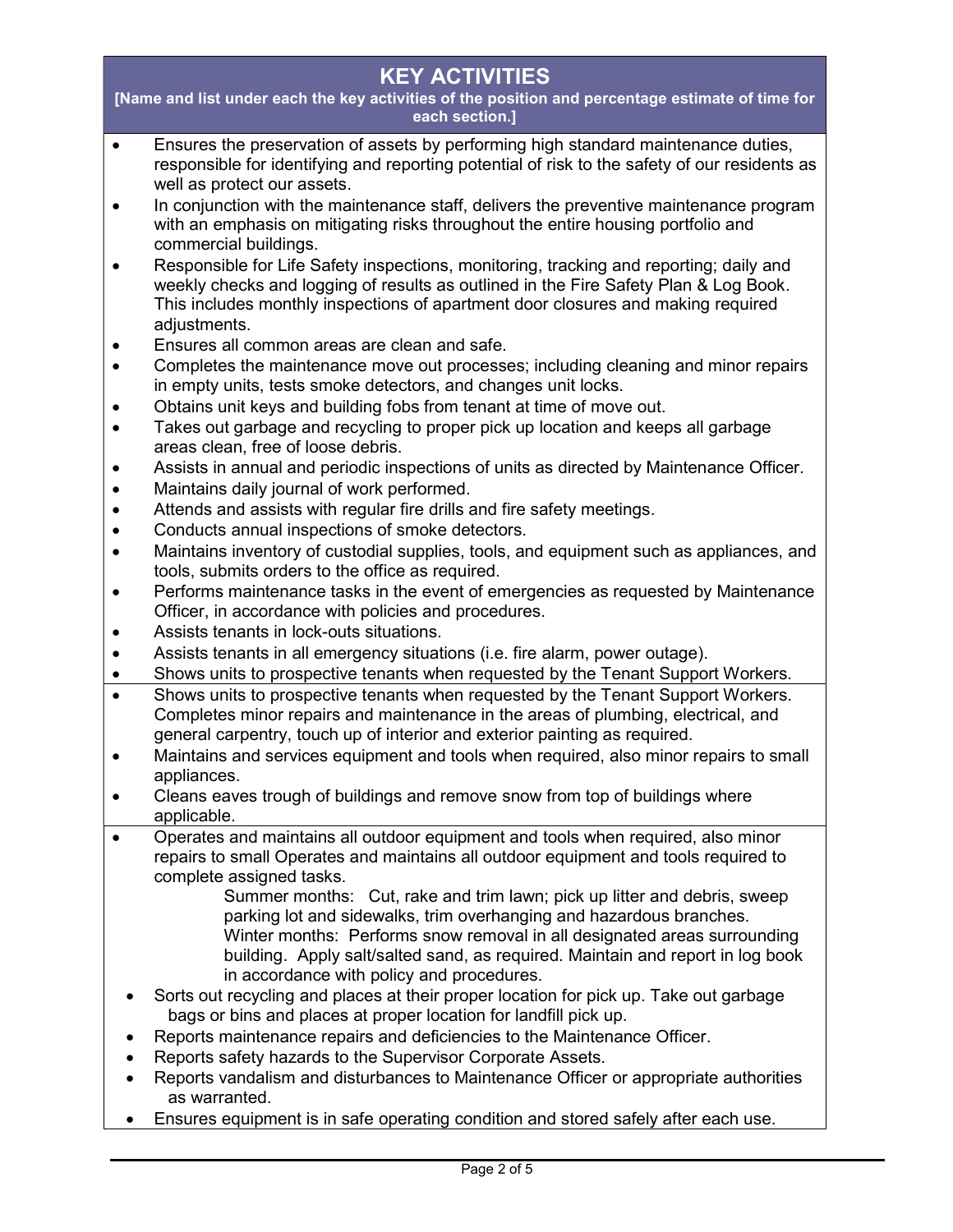• Trains, provides direction to students when assigned.

As a DNSSAB employee, the position is responsible for creating, maintaining and actively participating in a respectful workplace that is free of all forms of harassment, discrimination and violence.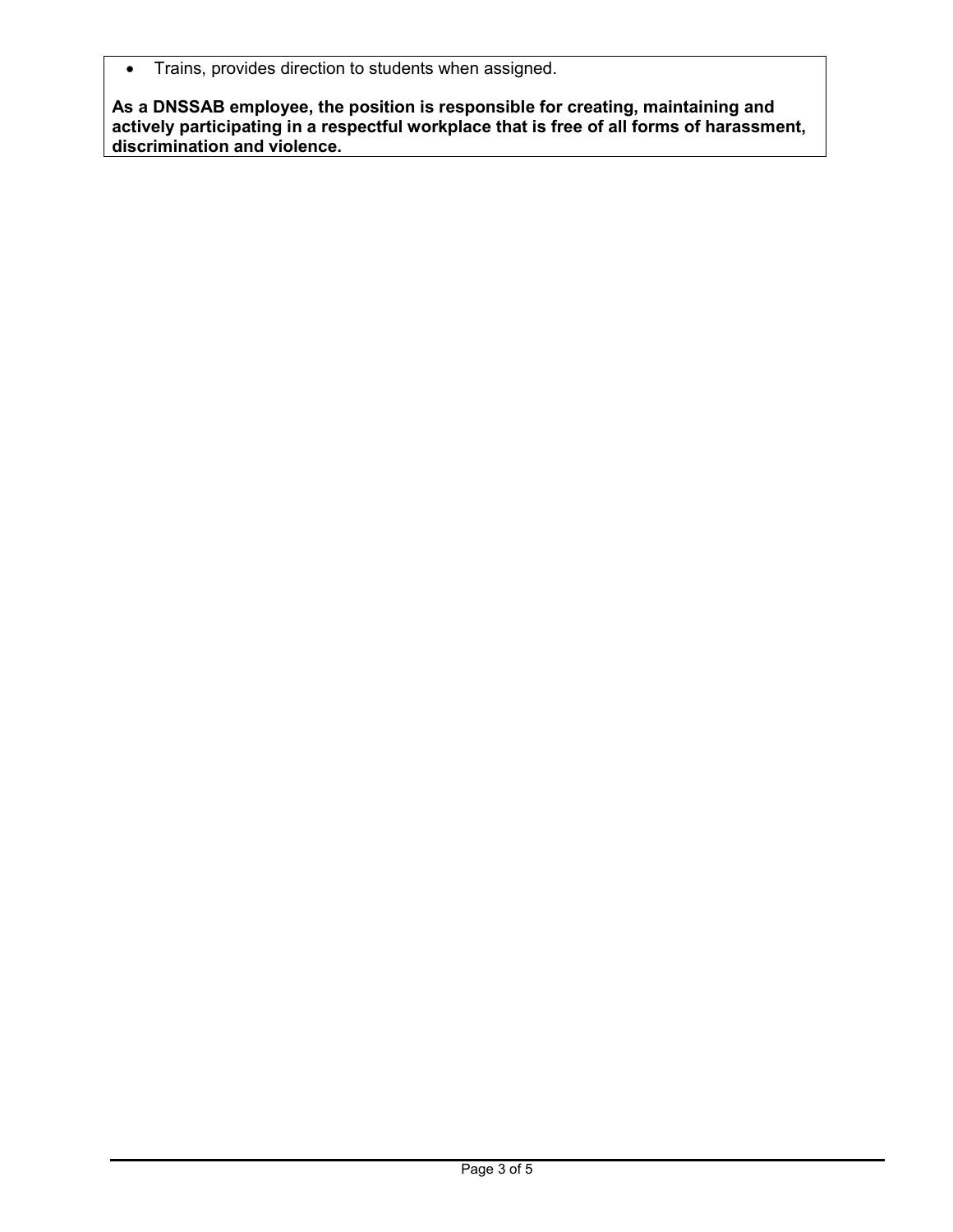# QUALIFICATIONS

- Secondary school diploma;
- Two years' experience in building maintenance;
- Mould Remediation;
- WHMIS Certification and CPR/First Aid Certification;
- Knowledge of Residential Tenancies Act;
- Knowledge of Occupational Health & Safety practices;
- Knowledge and understanding of applicable Building Code requirements and Fire Codes;
- Knowledge of building maintenance, electrical & plumbing systems;
- Knowledge of the operation and maintenance of various tools and equipment;
- Valid Ontario Driver's License required and use of vehicle;
- Skills and Abilities:
	- o Ability to perform a broad range of maintenance repairs;
	- $\circ$  Proficiency in the use of tools and equipment required to perform the functions of the position;
	- $\circ$  Ability to work independently and as part of a team;
	- o Ability to respect confidentiality of tenants and staff;
	- $\circ$  Ability to relate to others in a tactful and professional manner;
	- o Interpersonal and communication skills required;
	- o Ability to operate equipment in a safe manner;
	- o Ability to trouble shoot and problem solve;
	- $\circ$  Ability to use applications including Microsoft Office Suite, Property Management systems and mobile devices, including cell phones and tablets;
	- $\circ$  Ability to work in a stressful, fast-paced environment and recognize emergency situations;
	- $\circ$  Ability to maintain composure, compassion and understanding during challenging situations;
	- $\circ$  Ability to deal with a diverse client group with tact and diplomacy;
	- $\circ$  Excellent organizational skills are required to organize and schedule daily work or tasks, while being sensitive to time constraints and resource availability. Will often be required to work toward meeting tight deadlines.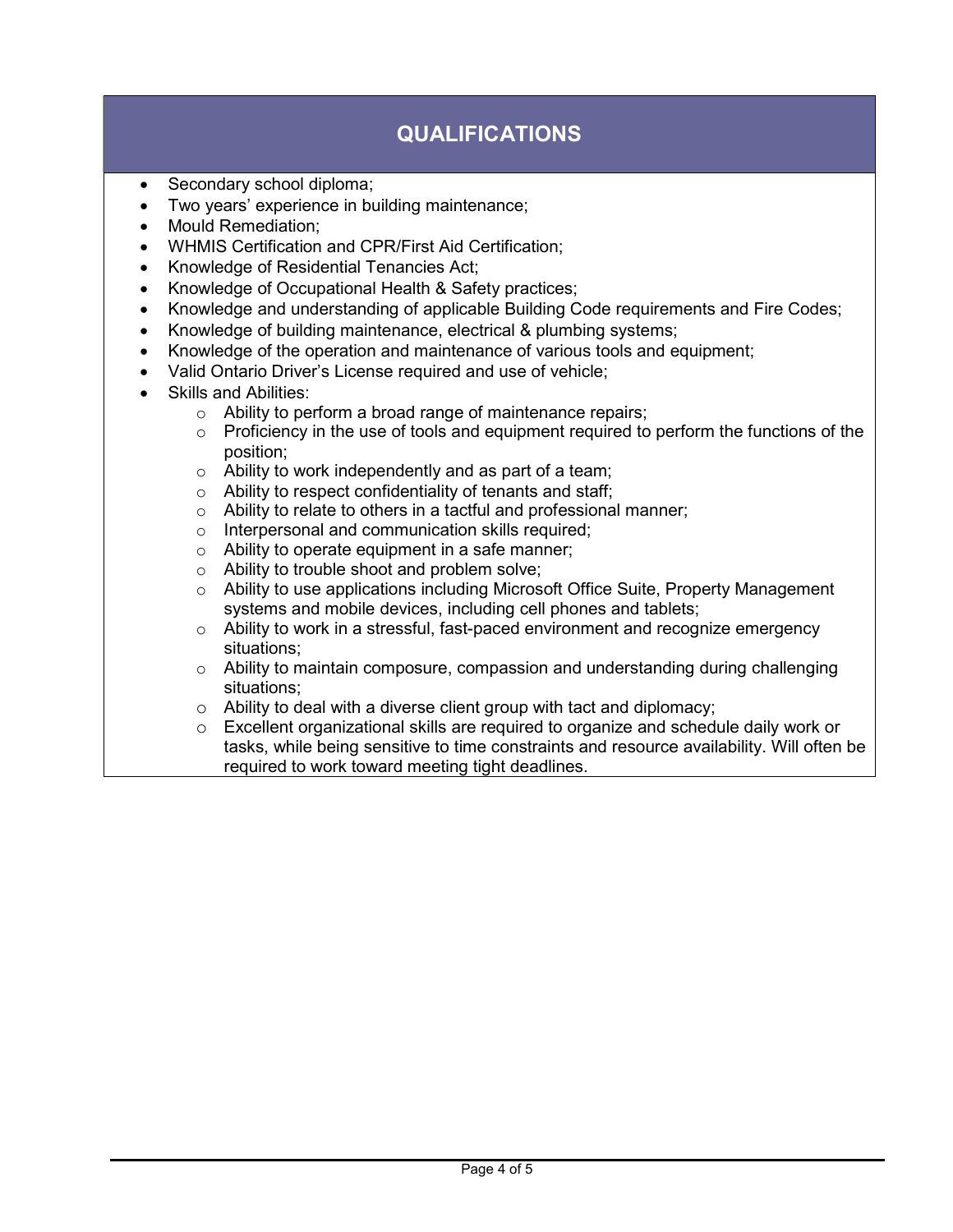## COMPENSABLE FACTORS

#### KNOWLEDGE

[This subfactor measures the general knowledge and specialized or vocational training necessary to perform the job duties in a satisfactory manner and has no relationship to the academic achievement of an employee. The degree levels are normally expressed in terms of formal education or equivalent. Similar levels of achievement can be obtained through related experience, courses or selfimprovement.]

Secondary school diploma or equivalent.

### **EXPERIENCE**

[Should be considered when the degrees of knowledge are established. It serves as a scale of measurement for the amount of practical experience that an average individual having the appropriate theoretical knowledge, specific education and specialized training, would require to be able to perform the job duties.]

Two years.

### JUDGEMENT

[Measures the choice of action required in applying methods, procedures, or policies to complete the tasks.]

The job requires adapting and choosing established methods and procedures.

#### MENTAL EFFORT

[Measures the period of time wherein mental, visual and/or aural attentiveness is required on the job. Both the frequency and duration of the effort are to be considered.]

Frequent periods of short duration.

#### PHYSICAL ACTIVITY

[Measures the physical activity by the type and duration required to perform the duties.]

Heavy activity of intermediate duration.

### **DEXTERITY**

[Measures the level of dexterity required by a job. The levels of manual dexterity are determined by considering the elements of speed and/or accurate hand/eye (or hand/foot) coordination. Movements can be either fine or coarse.]